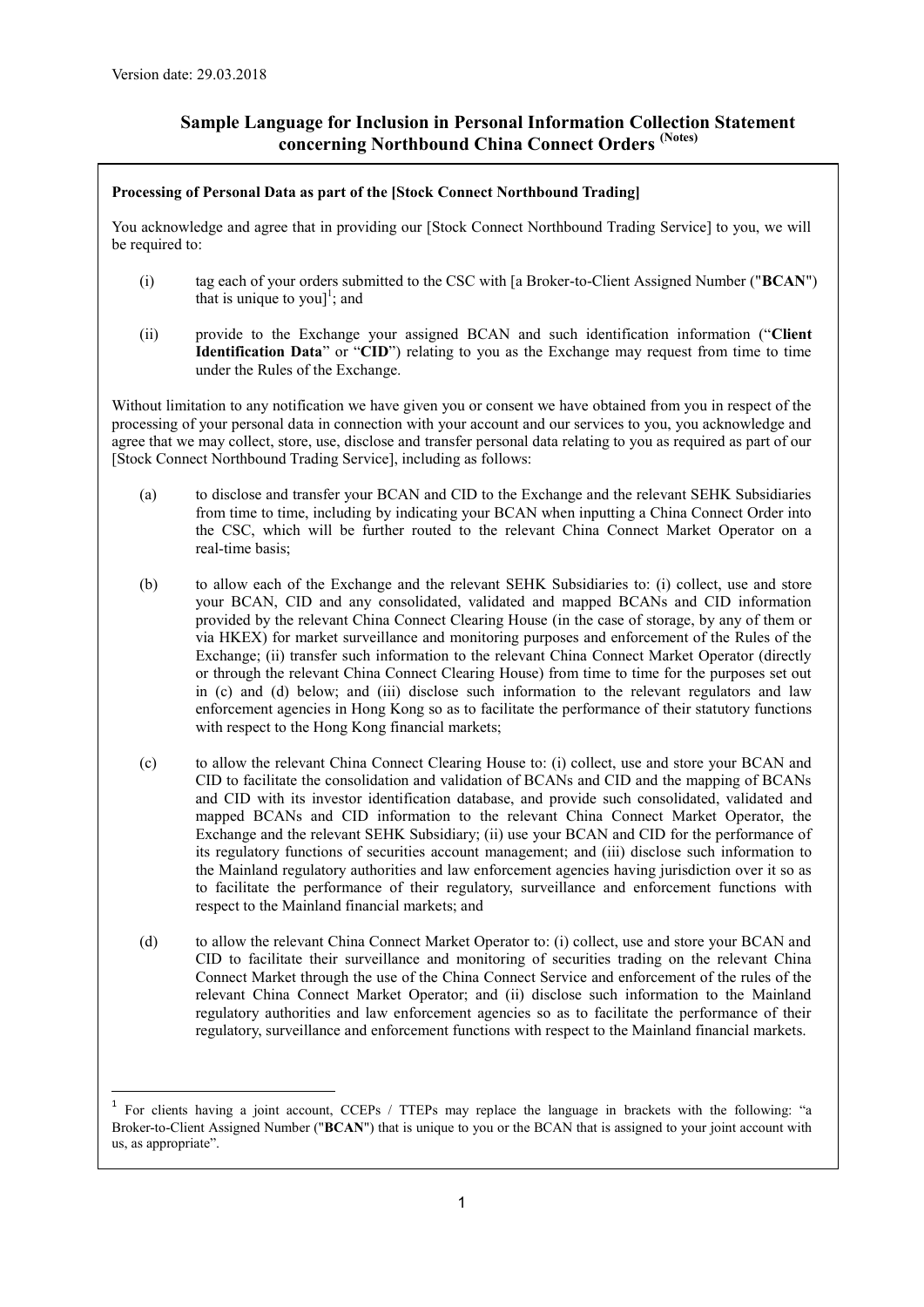By instructing us in respect of any transaction relating to China Connect Securities, you acknowledge and agree that we may use your personal data for the purposes of complying with the requirements of the Exchange and its rules as in force from time to time in connection with the [Stock Connect Northbound Trading]. You also acknowledge that despite any subsequent purported withdrawal of consent by you, your personal data may continue to be stored, used, disclosed, transferred and otherwise processed for the above purposes, whether before or after such purported withdrawal of consent.

#### **Consequences of failing to provide Personal Data or Consent**

Failure to provide us with your personal data or consent as described above may mean that we will not, or no longer be able, as the case may be, to carry out your trading instructions or provide you with our [Stock Connect Northbound Trading Service].

# *[Acknowledgement and Consent*

*I acknowledge I have read and understand the content of the Personal Information Collection Statement of [insert name of the CCEP/TTEP]. By ticking the box below, I signify my consent for [insert name of the CCEP/TTEP] to use my personal data on the terms of and for the purposes set out in the Personal Information Collection Statement.* 

 $\Box$  *I* agree to finsert name of the CCEP/TTEP]'s use of my personal data for the purposes set out in the *Personal Information Collection Statement.*

*Signed by: Name of individual: Date:]<sup>2</sup>*

-

<sup>&</sup>lt;sup>2</sup> A CCEP/TTEP should obtain its clients' prescribed consent unless its existing Personal Information Collection Statement is broad enough to cover the purposes as set out in the paragraph headed "Processing of Personal Data as part of the [Stock Connect Northbound Trading]". Please also see Explanatory Note B below.